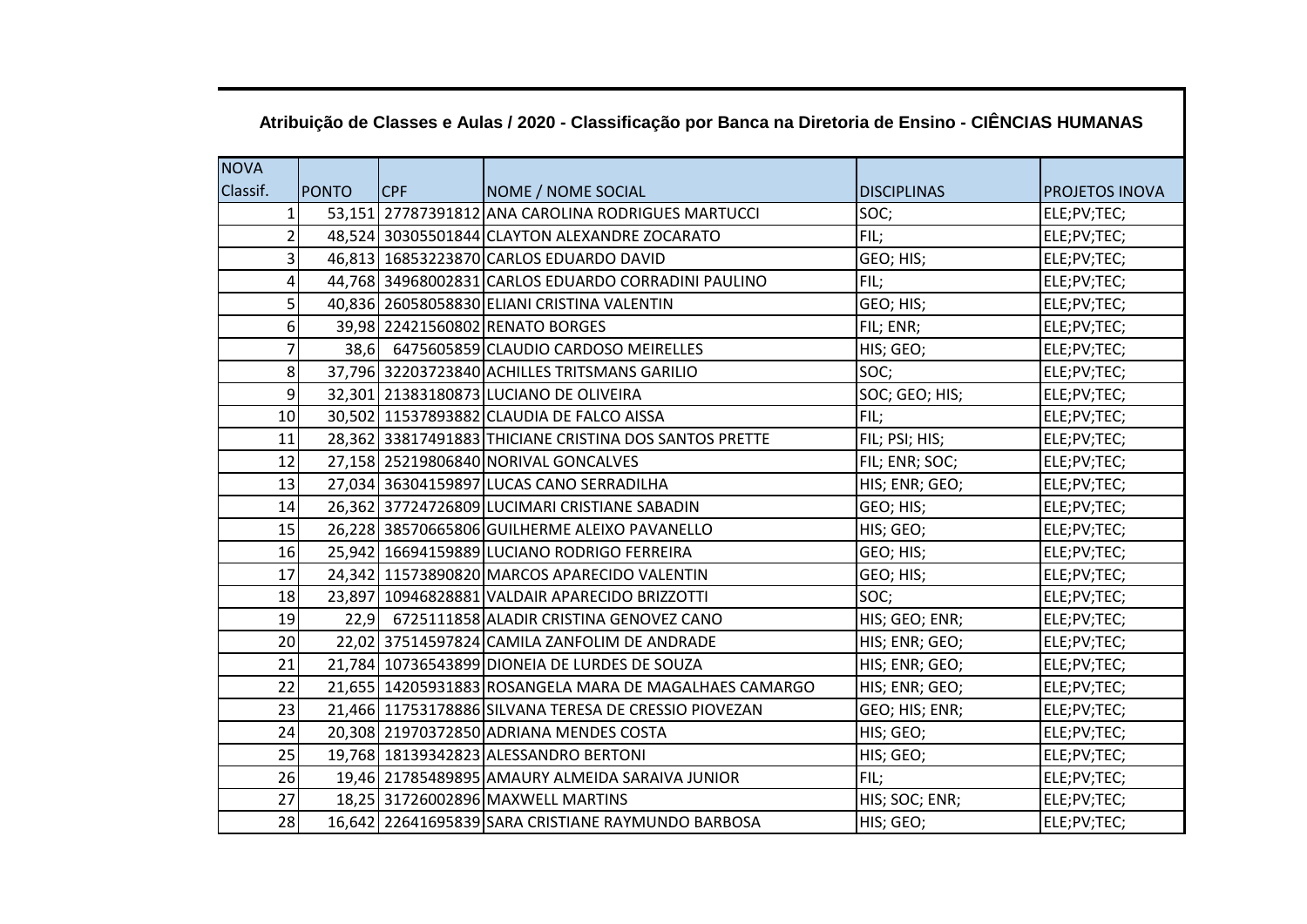| <b>NOVA</b> |              |     |                                                           |                                      |                       |
|-------------|--------------|-----|-----------------------------------------------------------|--------------------------------------|-----------------------|
| Classif.    | <b>PONTO</b> | CPF | NOME / NOME SOCIAL                                        | <b>DISCIPLINAS</b>                   | <b>PROJETOS INOVA</b> |
| 29          |              |     | 16,418 30245543864 MARIANA PINOTTI RIBEIRO DE PAIVA       | GEO; HIS;                            | ELE;PV;TEC;           |
| 30          |              |     | 16,395 39608738830 ALBERTO BERTONI SERON                  | HIS; ENR; GEO;                       | ELE;PV;TEC;           |
| 31          |              |     | 16,102 36573490819 BRUNO APARECIDO TRENTIN                | GEO; HIS;                            | ELE;PV;TEC;           |
| 32          |              |     | 15,746 40707581869 ISABELA GISSE RAINHO                   | HIS; ENR;                            | ELE;PV;TEC;           |
| 33          |              |     | 15,704 41895628822 DOUGLAS RENAN RIBEIRO                  | FIL;                                 | ELE;PV;TEC;           |
| 34          |              |     | 15,208 7523352863 GIZELE PAGLIOTTO PATTINI                | GEO; HIS;                            | ELE;PV;TEC;           |
| 35          |              |     | 15,122 27600313812 FLAVIA CRISTINA MARQUESINI GIBERTONI   | PSI; FIL; SOC; BIO; CFB;             | ELE;PV;TEC;           |
| 36          |              |     | 14,544 32514134811 RENATA APARECIDA ALVES BORGONOVI       | FIL;                                 | ELE;PV;TEC;           |
| 37          |              |     | 14,134 21343995892 RODRIGO DE SENA SAMPAIO                | HIS; GEO; ENR;                       | ELE;PV;TEC;           |
| 38          |              |     | 13,696 97512788800 ENIO RODRIGUES SABINO                  | HIS; GEO;                            | ELE;PV;TEC;           |
| 39          |              |     | 13,6 21286616840 ROSANGELA DE CASSIA GALBIATTI CARA       | HIS; ENR; GEO;                       | ELE;PV;TEC;           |
| 40          |              |     | 13,562 8585835850 SUELI APARECIDA BRUSQUI                 | GEO; HIS;                            | ELE;PV;TEC;           |
| 41          |              |     | 13,546 40387774807 LUCAS BETTIOL DA SILVA                 | GEO;                                 | ELE;PV;TEC;           |
| 42          |              |     | 13,062 34015063821 EDVIGES MARCIA DE OLIVEIRA             | GEO; HIS; SOC; FIL; ENR; ELE;PV;TEC; |                       |
| 43          |              |     | 12,492 36978898856 GUSTAVO ANTONIO VALENTIM               | GEO;                                 | ELE;PV;TEC;           |
| 44          |              |     | 10,858 26609480893 PATRICIA FERREIRA LEBRAO               | HIS; SOC;                            | ELE;PV;TEC;           |
| 45          |              |     | 10,458 33205375807 MARIA STELA DE OLIVEIRA SANTOS         | HIS; GEO;                            | ELE;PV;TEC;           |
| 46          |              |     | 9,888 22388509882 LEILA CRISTINA DA SILVA                 | HIS; SOC; GEO;                       | ELE;PV;TEC;           |
| 47          |              |     | 9,792 21491921870 ROSE MARIA VILLA REAL                   | FIL;                                 | ELE;PV;TEC;           |
| 48          |              |     | 9,38 1887885811 APARECIDA VERA BALDAO FACHINI             | FIL; SOC;                            | ELE;PV;TEC;           |
| 49          |              |     | 8,874 7058804869 JULIANO CESAR NICOLA DE SOUZA            | HIS;                                 | ELE;PV;TEC;           |
| 50          |              |     | 8,657 34571385838 MARLA LEANDRA GUSSI FASCINI             | HIS; GEO;                            | ELE;PV;TEC;           |
| 51          |              |     | 7,368 29213947828 CLAUDIA TATIANI MANFREDO COATTI         | FIL;                                 | ELE;PV;TEC;           |
| 52          |              |     | 6,508 18457717880 ROSILAINE GONZAGA DA SILVA              | SOC;                                 | ELE;PV;TEC;           |
| 53          |              |     | 6,408 29638512865 MARIZETE OLIVEIRA DE JESUS FRANCISQUINI | HIS; GEO;                            | ELE;PV;TEC;           |
| 54          |              |     | 6,032 29348880888 RICARDO JOSE FERNANDES                  | GEO; HIS;                            | ELE;PV;TEC;           |
| 55          |              |     | 5,409 28436063813 CARINE DANIELA GUSSI                    | HIS; GEO;                            | ELE;PV;TEC;           |
| 56          |              |     | 4,874 21357220812 ISABEL CRISTINA GISSE RAINHO / ISABEL   | HIS; GEO;                            | ELE;PV;TEC;           |
| 57          |              |     | 4,604 35590659841 JOSIANE RIBEIRO BOTELHO                 | HIS;                                 | ELE;PV;TEC;           |
| 58          |              |     | 4,347 16976110879 VLAMIR BELLUCCI                         | FIL;                                 | ELE;PV;TEC;           |
| 59          |              |     | 3,948 43376425876 MATHEUS HENRIQUE DAVID                  | HIS; GEO;                            | ELE;PV;TEC;           |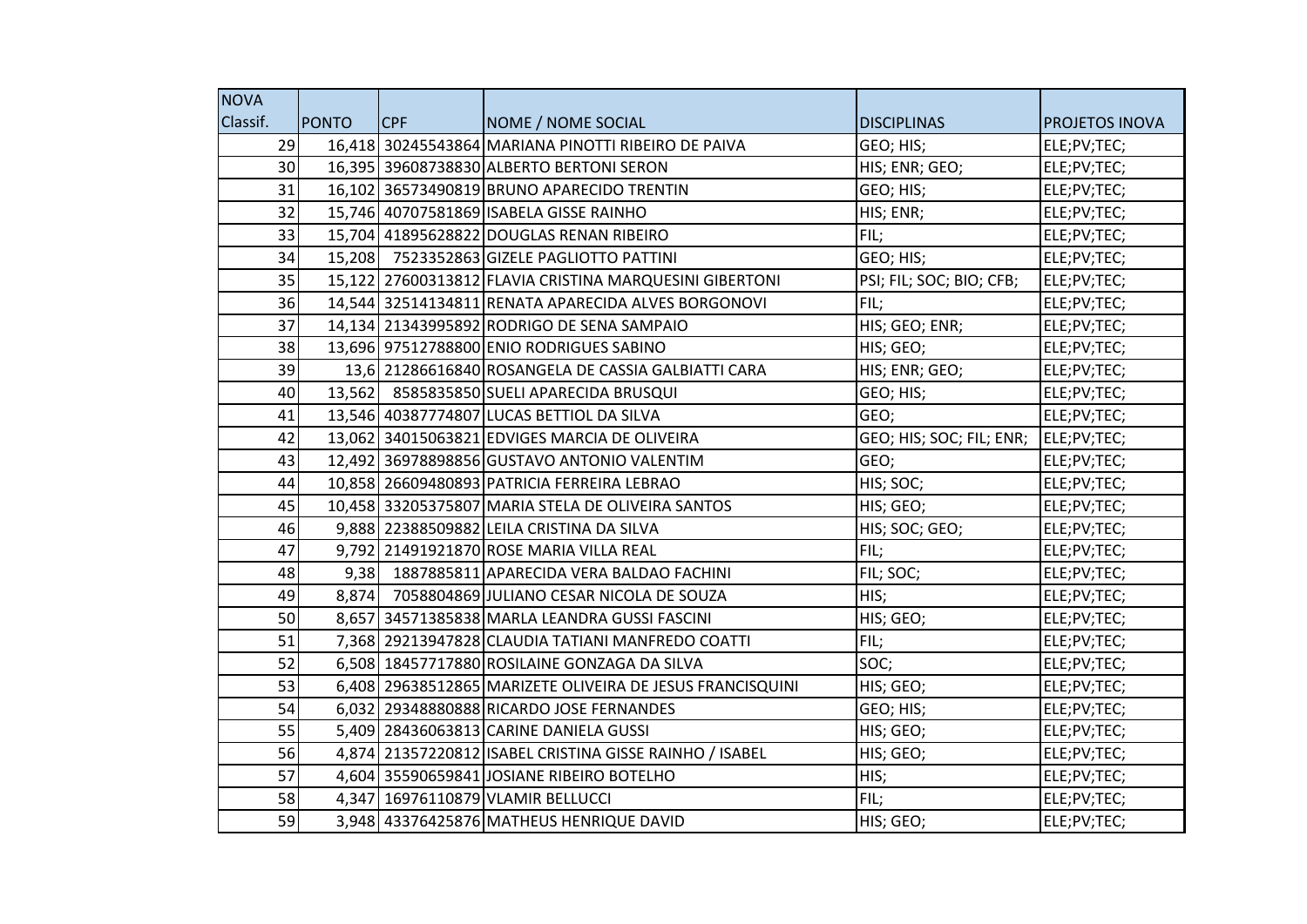| <b>NOVA</b> |          |            |                                                           |                    |                       |
|-------------|----------|------------|-----------------------------------------------------------|--------------------|-----------------------|
| Classif.    | PONTO    | <b>CPF</b> | NOME / NOME SOCIAL                                        | <b>DISCIPLINAS</b> | <b>PROJETOS INOVA</b> |
| 60          |          |            | 3,696 37624980835 CAIO JOSÉ SALVADOR PATANÉ               | HIS; GEO;          | ELE;PV;TEC;           |
| 61          | 3,12     |            | 7057939825 GLAUCIELEN DOTTO MARTINS                       | GEO; HIS;          | ELE;PV;TEC;           |
| 62          | 3,044    |            | 1873258801 MARIA CRISTINA MANCUSO BOISSONI                | PSI; SOC;          | ELE;PV;TEC;           |
| 63          |          |            | 2,198 21440927880 WELTON ROBERTO FREITAS / WELTON FREITAS | HIS;               | ELE;PV;TEC;           |
| 64          |          |            | 2,002 35162594857 ANA LUCIA VIEIRA CARNELOSSI             | HIS; GEO;          | ELE;PV;TEC;           |
| 65          |          |            | 857038850 ELIZABETH XAVIER DE OLIVEIRA                    | HIS; GEO;          | ELE;PV;TEC;           |
| 66          |          |            | 27748062838 JOSIANE MARTINS DA SILVA                      | HIS;               | ELE;PV;TEC;           |
| 67          |          |            | 33236485876 ANDERSON ANTONIO JERONYMO                     | FIL;               | ELE;PV;TEC;           |
| 68          |          |            | 1,866 38480659831 BIANCA APARECIDA ALBANO PICCOLO         | HIS; GEO;          | ELE;PV;TEC;           |
| 69          |          |            | 1,772 29193861826 JUCILENE ESTER DONEGA SIVIERO           | HIS;               | ELE;PV;TEC;           |
| 70          |          |            | 1,772 38324654801 GLAUCOS MARCELO FEDOZZI MUNUERA         | HIS;               | ELE;PV;TEC;           |
| 71          |          |            | 1,722 38736437824 CARLOS HENRIQUE GARCIA                  | HIS; SOC;          | ELE;PV;TEC;           |
| 72          |          |            | 1,708 45581375836 GUILHERME DA COSTA NUNES                | HIS;               | ELE;PV;TEC;           |
| 73          |          |            | 1,446 45989166800 LEONARDO HENRIQUE SOARES DAL BELO       | HIS; GEO;          | ELE;PV;TEC;           |
| 74          |          |            | 1,348 23570284832 MATHEUS RIBEIRO DAS NEVES               | HIS; GEO;          | ELE;PV;TEC;           |
| 75          |          |            | 1 27836354881 DANILO MANFRIN                              | FIL;               | ELE;PV;TEC;           |
| 76          |          |            | 0.818 43424076805 BRUNARA RAFAELA PINOTTI                 | GEO;               | ELE;PV;TEC;           |
| 77          |          |            | 0,658 41264865856 RAFAEL PICINATO GONCALVES               | GEO;               | ELE;PV;TEC;           |
| 78          |          |            | 0,514 42200883854 RICHARD VITÓRIO BELUCCI GONÇALVES       | HIS;               | ELE;PV;TEC;           |
| 79          |          |            | 0,4 24543427823 LUCIANO CAMORA                            | GEO; HIS;          | ELE;PV;TEC;           |
| 80          |          |            | 0 21356213820 LUIZ CARLOS DOS SANTOS JUNIOR               | GEO; HIS;          | ELE;PV;TEC;           |
| 81          | $\Omega$ |            | 1876778830 SUELI APARECIDA ALBERICI                       | HIS;               | ELE;PV;TEC;           |
| 82          | $\Omega$ |            | 7768786890 IVETE DE LOURDES MISTICOLA                     | HIS; GEO;          | ELE;PV;TEC;           |
| 83          | $\Omega$ |            | 9811016828 CILMARA DE FATIMA MASTROCOLA SOARES            | HIS; SOC; GEO;     | ELE;PV;TEC;           |
| 84          |          |            | 29193861826 JUCILENE ESTER DONEGA SIVIERO                 | HIS;               | ELE;PV;TEC;           |
| 85          | $\Omega$ |            | 12160182869 ROBERTO PEREIRA                               | GEO; HIS;          | ELE;PV;TEC;           |
| 86          |          |            | 0 25426033838 WANDERSON CLAYTON DE SOUZA                  | HIS; GEO;          | ELE;PV;TEC;           |
| 87          |          |            | 0 27779348865 FERNANDA CRISTINA GRILLO                    | HIS; GEO;          | ELE;PV;TEC;           |
| 88          |          |            | 0 31320340881 ANA PAULA GASETA                            | SOC;               | ELE;PV;TEC;           |
| 89          |          |            | 0 36835336846 THAIS RODRIGUES ALVARES                     | SOC;               | ELE;PV;TEC;           |
| 90          | 0        |            | 38563068890 RAPHAELA BATISTA                              | GEO;               | ELE;PV;TEC;           |